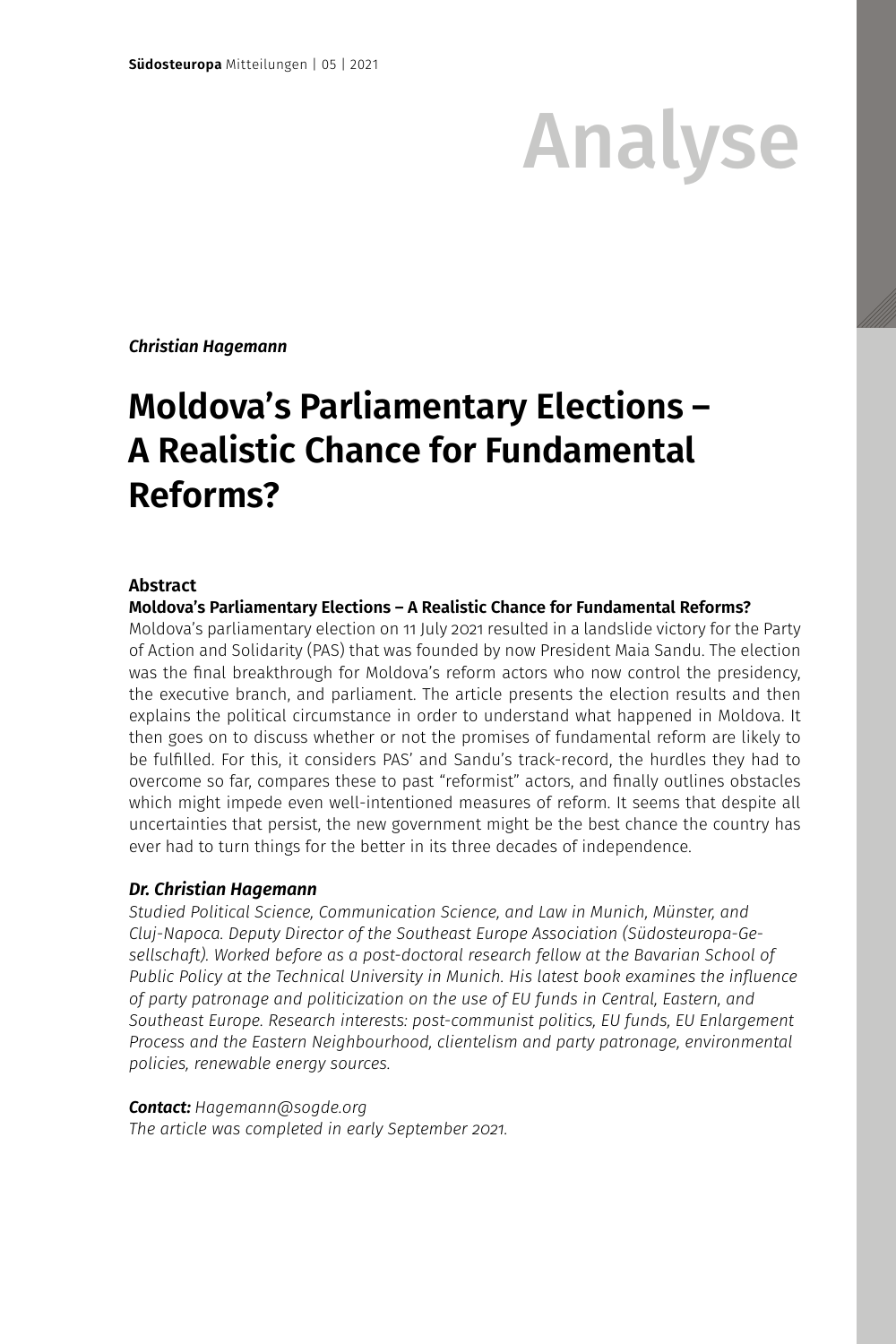# **Introduction**

On 27 August 2021, the Republic of Moldova celebrated 30 years of independence from the Soviet Union. Like many other former Soviet republics, Moldova has had its share of problems ever since: After a brief civil war, Chișinău still lacks control over the eastern part of the country; a long time of economic decline has led to an exodus from Moldova, leading again to grave economic, political, and social problems; the geopolitical position between Russia and the EU has deprived Moldova of an EU membership perspective, strengthening Moscow's leverage; and unstable coalition governments and state capture by oligarchs have prevented necessary reforms and deprived many people of hope for a future in their country.

Still, today hopes are probably higher than ever in Moldova that the era of decline and hardship could finally come to an end. The reason for this is the sweeping political change in the country that has started on 15 November 2020 when Maia Sandu defeated incumbent Igor Dodon in the second round of the presidential elections with about 57.72 percent of the vote. Sandu's Party of Action and Solidarity (PAS, Partidul Acțiune și Solidaritate) then achieved a landslide victory in the parliamentary elections, with an outright majority of 52.8 percent at the ballot box. This means that for the first time in the country's history, all relevant institutions at the central level are controlled by the same political formation that has at the same time promised to fundamentally change the way the country is run.

The PAS and Sandu have not emerged as a surprise, but rather constantly built up a reputation for integrity and reformist spirit during the past years. They did not get discouraged by a closely failed bid for the presidency in 2016, nor did the party fall apart after being pushed into opposition following a short stint in government in 2019. In contrast, it seems that the steady work and the rejection of shaky compromises which have characterized all parties in Moldova in the past have led to a constant build-up of trust among citizens, leading to support even in voter groups who usually lack interest in pro-EU agendas or high-flying ambitions for rule of law reforms. Still, as the entire constellation and the emergence of devoted reformers at the centre of political power seem so unlikely against the backdrop of past developments, one question looms large: Will reform promises be delivered this time?

The article explores this question in greater detail. It starts with a brief overview of election results, putting them into the broader context of political developments and struggles of the past years to understand where the impetus of voting for Sandu and the PAS has come from. Then, I will scrutinize what hints exist of whether or not the new rulers in Chișinău might be up to the task of reforming the country and how likely they really stand for the qualitative change in politics they promise, both taking into account people involved as well as the party as such. Another comparison is then made to the most relevant predecessor of today's champions of reforms in Moldova, the so-called "Alliance for European Integration", which started with high hopes for change, none of which could be met. Finally, I will provide a list of potential obstacles to reforms that must be overcome regardless of the earlier discussed good intentions and practical capacities of reform actors. The article concludes with a summary of the results.

#### **Parliamentary Elections on 11 July 2021**

Only two years after the last ballot, Moldova held snap elections on 11 July 2021. Formally, parliament was dissolved after the majority of MPs had twice rejected a candidate for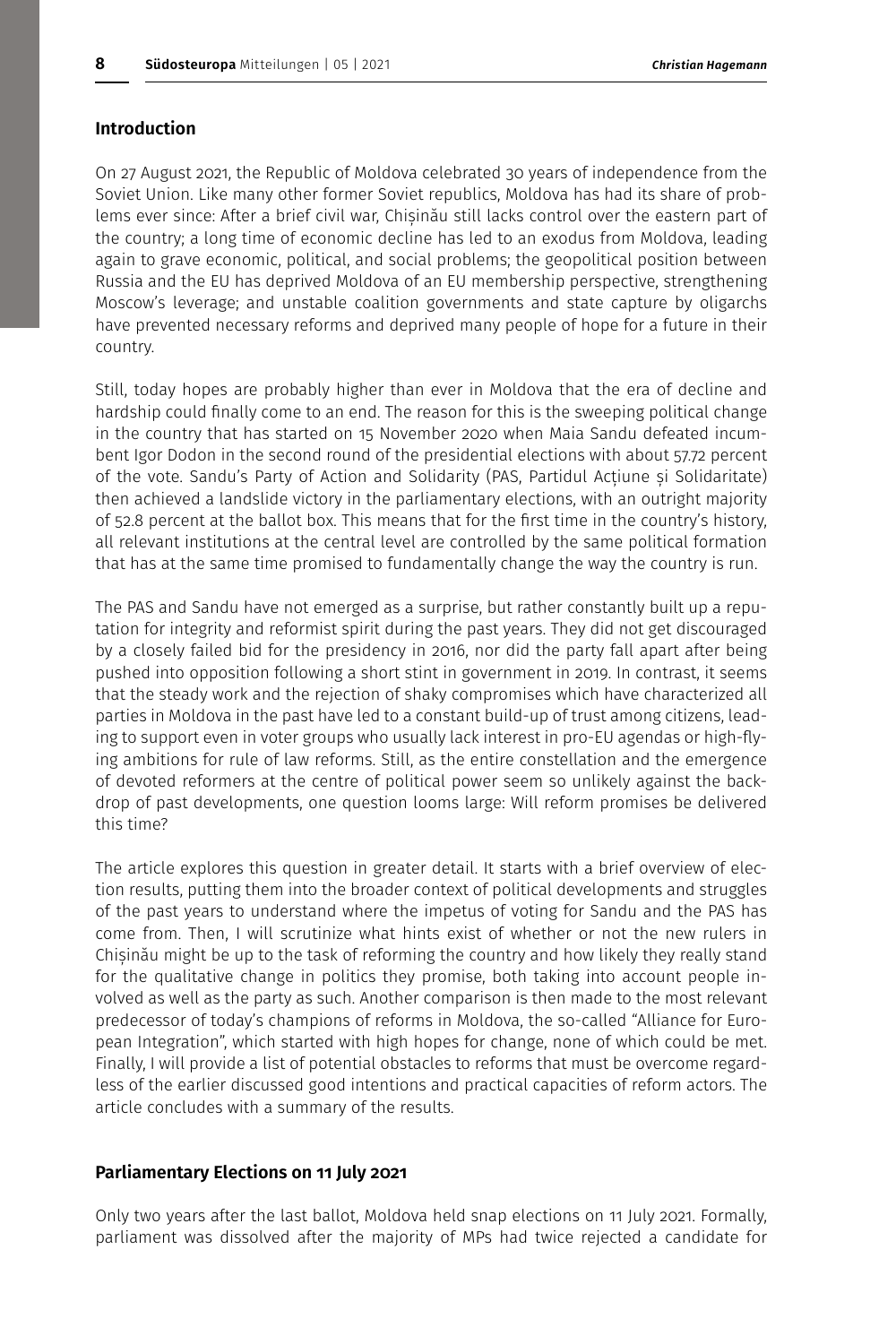Prime Minister proposed by the President.<sup>1</sup> Politically, however, dissolution of parliament was necessary after the last election had taken place under very unfair conditions stemming from the state capture of oligarch Vlad Plahotniuc.2 While President Maia Sandu naturally wanted to use the momentum to repeat her electoral victory from 2020, the other parties and especially the ruling Party of Socialists (PSRM, Partidul Socialiștilor din Republica Moldova) were rightly afraid of loosing power and thus tried to avoid the poll by any means (see also below on this). Ultimately, abiding by the constitution and allowing for elections was only possible because of Sandu's insistence and international pressure on the PSRM and the Sor Party.<sup>3</sup>



Figure 1: **Parliamentary Elections in Moldova 2021 and 2019 (mandates)**

*Source: Electoral data base provided by ADEPT (Association for Democratic Participation), http://alegeri.md/w/Pagina\_principal%C4%83 (accessed 28.07.2021).* 

The snap elections resulted in a landslide victory for the PAS of President Maia Sandu. The party received an absolute majority of votes (52.8%) and 63 mandates in Moldova's parliament, up from only 26 mandates it held before together with its partner, the Dignity and Truth Platform Party (Partidul Platforma Demnitate și Adevăr). Apart from PAS, only two further formations passed the electoral threshold: The joint Electoral Block of Communists and Socialists (BeCS, Blocul electoral al Comuniștilor și Socialiștilor) received 27.17 percent of the vote and 32 mandates. Despite of ex-president Igor Dodon's PSRM joining forces with the long-time dominant Communists (PCRM, Partidul Comuniștilor din Republica Moldova) under Vladimir Voronin, their collaboration helped little against the momentum of PAS. Finally, also the Șor Party (PS, Partidul "ȘOR") re-entered parliament with 5.74 percent and six mandates.

2 *Victor Gotișan,* Moldova: Nations in Transit 2020 Country Report, Freedom House 2020, accessed

<sup>1</sup> *Martin Sieg,* Parlamentsauflösung in der Republik Moldau – Präsidentin Sandu setzt Neuwahl durch, Länderbericht der Konrad-Adenauer-Stiftung, Länderbüro Republik Moldau 2021, www.kas.de/de/laenderberichte/detail/-/content/parlamentsaufloesung-in-der-republik-moldau - p. 3.

<sup>22</sup> April 2021, https://freedomhouse.org/country/moldova/nations-transit/2020

<sup>3</sup> *Sieg,* Parlamentsauflösung in der Republik Moldau, op. cit., p. 3.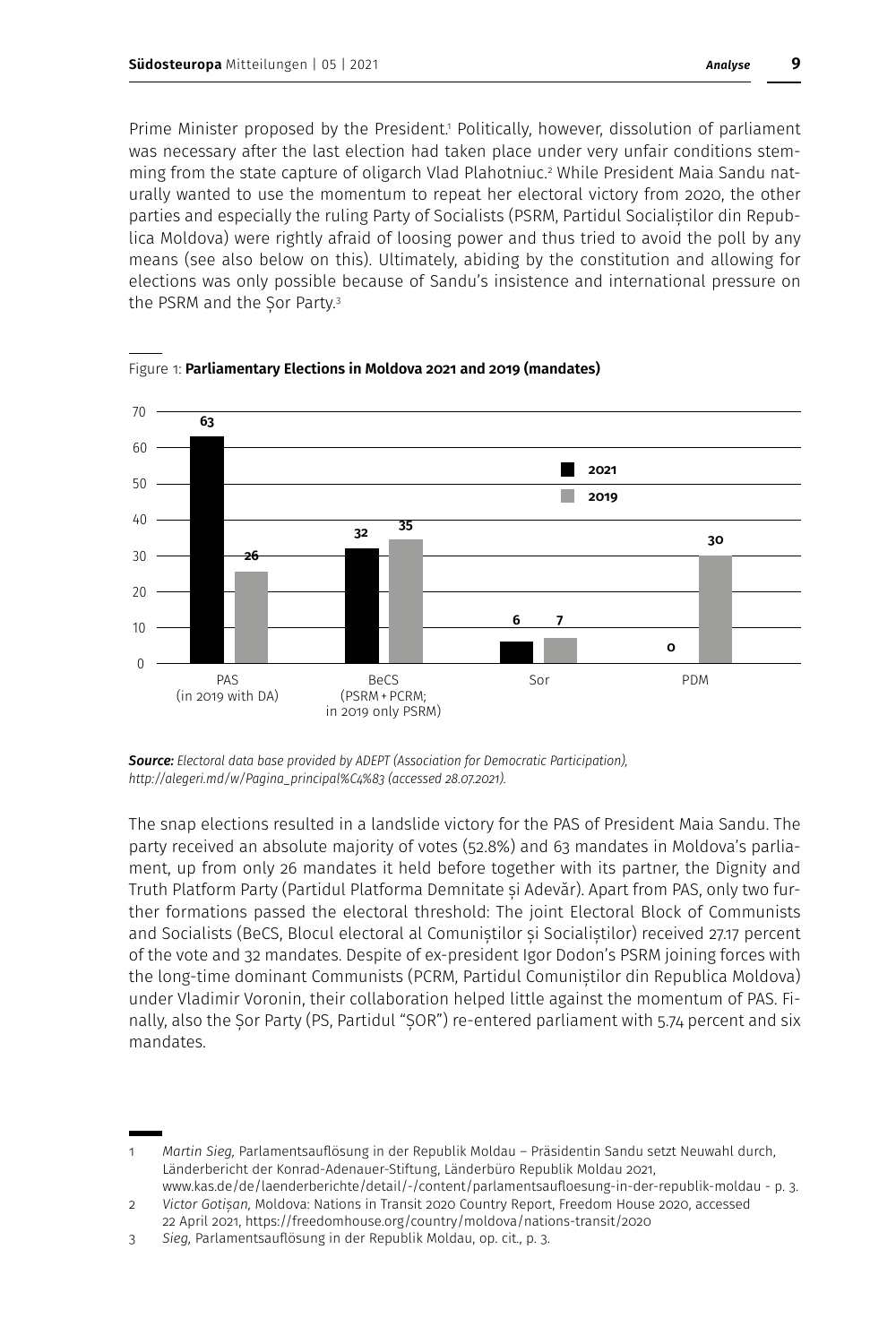In comparison to the election in 2019, parliament has changed its face fundamentally. The biggest change came with the steep fall of the long-time ruling Democratic Party of Moldova (PDM, Partidul Democrat din Moldova) which lost all its 30 mandates and scored a mere 1.8 percent (after it had already splintered in parliament before the elections).4 The PSRM equally saw its support fading as it managed only in alliance with the PCRM to defend 32 of its former 35 mandates. While the PSRM and the PCRM ran this time together, the reform-camp which had in 2019 campaigned as the NOW Platform DA and PAS (ACUM Platforma DA și PAS) competed this time as separate parties with varying fortunes. While the PAS-part of the former alliance won an absolute majority in parliament, the DA-part received a mere 2.33 percent of the vote and failed the parliamentary threshold. *Figure 1* gives an overview of the election results 2019 and 2021.

PAS immediately used this solid majority to elect a single-party government on 6 August 2021. The government is led by Prime Minister Natalia Gavrilița, a former Minister of Finance from the first Sandu cabinet. A restructuring of ministries resulted in a total of fifteen portfolios, a list of which is provided in *table 1*.

| <b>Position</b>                                                                | <b>Name</b>         |  |
|--------------------------------------------------------------------------------|---------------------|--|
| Prime Minister of the Republic of Moldova                                      | Natalia Gavrilita   |  |
| Deputy Prime Minister for Reintegration                                        | Vladislav Kulminski |  |
| Deputy Prime Minister for Digitization                                         | Iurie Turcanu       |  |
| Deputy Prime Minister, Minister of Infrastructure and<br>Regional Development  | Andrei Spînu        |  |
| Deputy Prime Minister, Minister of Foreign Affairs and<br>European Integration | Nicu Popescu        |  |
| Minister of Finance                                                            | Dumitru Budianschi  |  |
| Minister of Economy                                                            | Sergiu Gaibu        |  |
| Minister of Justice                                                            | Sergiu Litvinenco   |  |
| Minister of Agriculture and Food Industry                                      | Viorel Gherciu      |  |
| Minister of Health                                                             | Ala Nemerenco       |  |
| Minister of Defence                                                            | Anatolie Nosatîi    |  |
| Minister of Internal Affairs                                                   | Ana Revenco         |  |
| Minister of Education and Research                                             | Anatolie Topala     |  |
| Minister of Culture                                                            | Sergiu Prodan       |  |
| Minister of the Environment                                                    | Iuliana Cantaragiu  |  |
| Minister of Labor and Social Protection                                        | Marcel Spătari      |  |

|  | Table 1: The Government of the Republic of Moldova as of September 2021 |  |
|--|-------------------------------------------------------------------------|--|
|--|-------------------------------------------------------------------------|--|

*Source: Government of the Republic of Moldova, https://gov.md/en/profiles/team (accessed 08.09.2021).* 

<sup>4</sup> *Victor Gotișan*, Moldova: Nations in Transit 2021 Country Report, Freedom House 2021, accessed 24 June 2021, https://freedomhouse.org/country/moldova/nations-transit/2021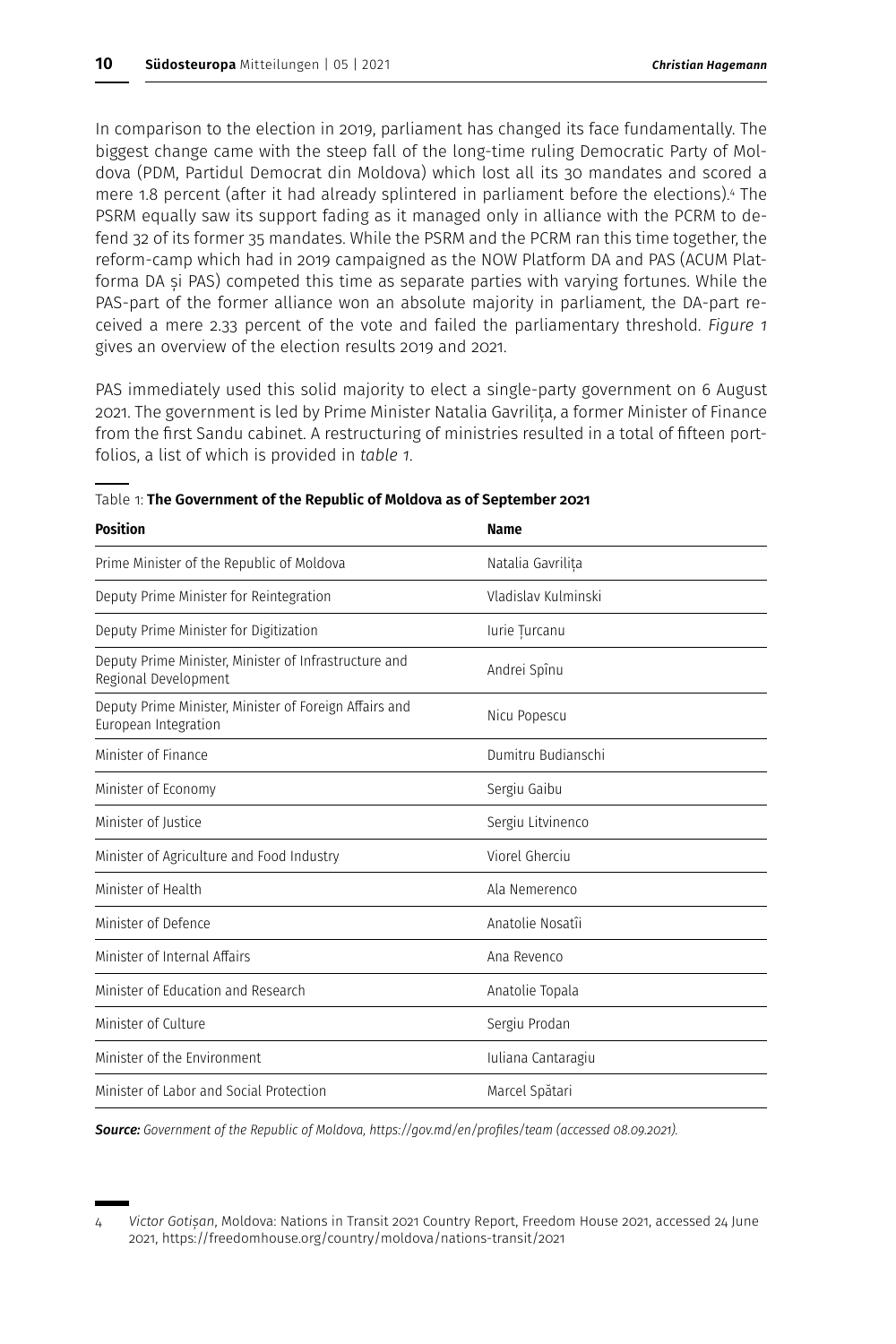# **A Fundamental Political Change in Chișinău**

The 2021 election campaign was dominated by demands for improving the rule of law and the fight against corruption by PAS. The party argued for its reform agenda using a very positive and optimistic tone, captioning their election programme the "Moldova of Good Times" – Moldova Vremurilor Bune.<sup>5</sup> It is no surprise that these campaign themes resonated well with the electorate, as 78 percent of Moldovans declared in a recent poll that they are not satisfied with the way democracy works in their country.6 In contrast, the Block of PSRM and PCRM (BeCS) had difficulties to jump on the bandwagon of promising reforms in a similar way, as their recent history of government as well as of cooperation – with actors related to the country's largest corruption and fraud cases (PDM, Sor Party) – already told a different story. It therefore comes as no surprise that they again focused mainly on geopolitics, social populism and negative campaigning based on fabricated stories on the opposition and its leaders. These stories included for example alleged plans of the NATO and EU to take away Moldova's sovereignty and to forcefully apply "liberal values" to the country.7 Igor Dodon tried to pose as the Kremlin's main ally in Moldova, discussing critically the case of Alexei Navalny and visiting the authoritarian President of Belarus Alexander Lukashenko earlier this year.8

Still, to argue that PAS simply had the more convincing electoral programme or the more appealing candidates would be too little to understand the situation in Moldova before the elections. It is thus important to consider the political context: During the past 20 years, politics in Moldova and its party system were mostly framed in geopolitical terms, that means as dominated by either "pro-Russian" or "pro-EU" political forces. The framing started with the "pro-Russian" PCRM of Voronin, which in 2009 was eventually replaced by the "pro-EU" "Alliance for European Integration" (AEI) formed by the PDM, the Liberal Party (PL, Partidul Liberal) and the Liberal-Democratic Party (PLDM, Partidul Liberal Democrat din Moldova). While both the PCRM and the AEI worked rather smoothly with the EU (underlining the limited importance of the "geopolitical battles" in practice),9 they eventually both showed a similar appetite for state capture, corruption, and limiting political competition. The situation got out of hand when about one billion dollar vanished from three Moldovan commercial banks via credits to (offshore) firms under the rule of the AEI.<sup>10</sup> The theft and the following arrest of PLDM-leader Vlad Filat (mostly based on a confession by Ilan Sor) cleared the way for PDM-leader Vlad Plahotniuc, Moldova's richest oligarch, to seek a power-grab under the "pro-EU" banner (albeit with the support of former Communist MPs).<sup>11</sup> Also indicted and even convicted in the theft case was businessman Ilan Șor, who was nev-

<sup>5</sup> *PAS,* Moldova Vremurilor Bune – Program Electoral PAS 2021, Program Electoral, https://vremuribune.md/ro/moldova-vremurilor-bune-program-electoral/?\_\_cf\_chl\_jschl\_tk\_\_ =pmd\_581e97cfbacb2f1cb412bdb58f4b61aba9aa2ac1-1627544282-0-gqNtZGzNAk2jcnBszQi6

<sup>6</sup> *Manuchar Mameishvili,* Annual Survey Report: Republic of Moldova: Open Neighbourhood – Communicating for a Stronger Partnership: Connecting with Citizens Across the Eastern Neighbourhood, EU Neighbours: east, Annual Survey Report, Republic of Moldova – 5th Wave (Spring 2020), Ecorys, Birmingham / Brussels 2020, p. 6.

<sup>7</sup> *Reinhard Veser,* Der Sieg der Präsidentin, in: FAZ, 12 July 2021, accessed 14 July 2021, www.faz.net/aktuell/ politik/ausland/moldau-vor-einem-machtwechsel-maia-sandu-mit-eigener-mehrheit-17434538.html

<sup>8</sup> *Orlando Crowcroft,* In Moldova, a Snap Election Could Help President Maia Sandu Finish What She Started, Euronews, 10 May 2021, accessed 16 July 2021, www.euronews.com/2021/05/10/in-moldova-asnap-election-could-help-president-maia-sandu-finish-what-she-started

<sup>9</sup> *Christian Hagemann,* Moldovan Governments in Perspective – with the Alliance Towards European Integration?, in: SOM 2 / 2012.

<sup>10</sup> *Ion Marandici,* Taming the Oligarchs? Democratization and State Capture: The Case of Moldova, in: Demokratizatsiya: The Journal of Post-Soviet Democratization, March 2021, p. 76–77.

<sup>11</sup> Ibid., p. 81–82.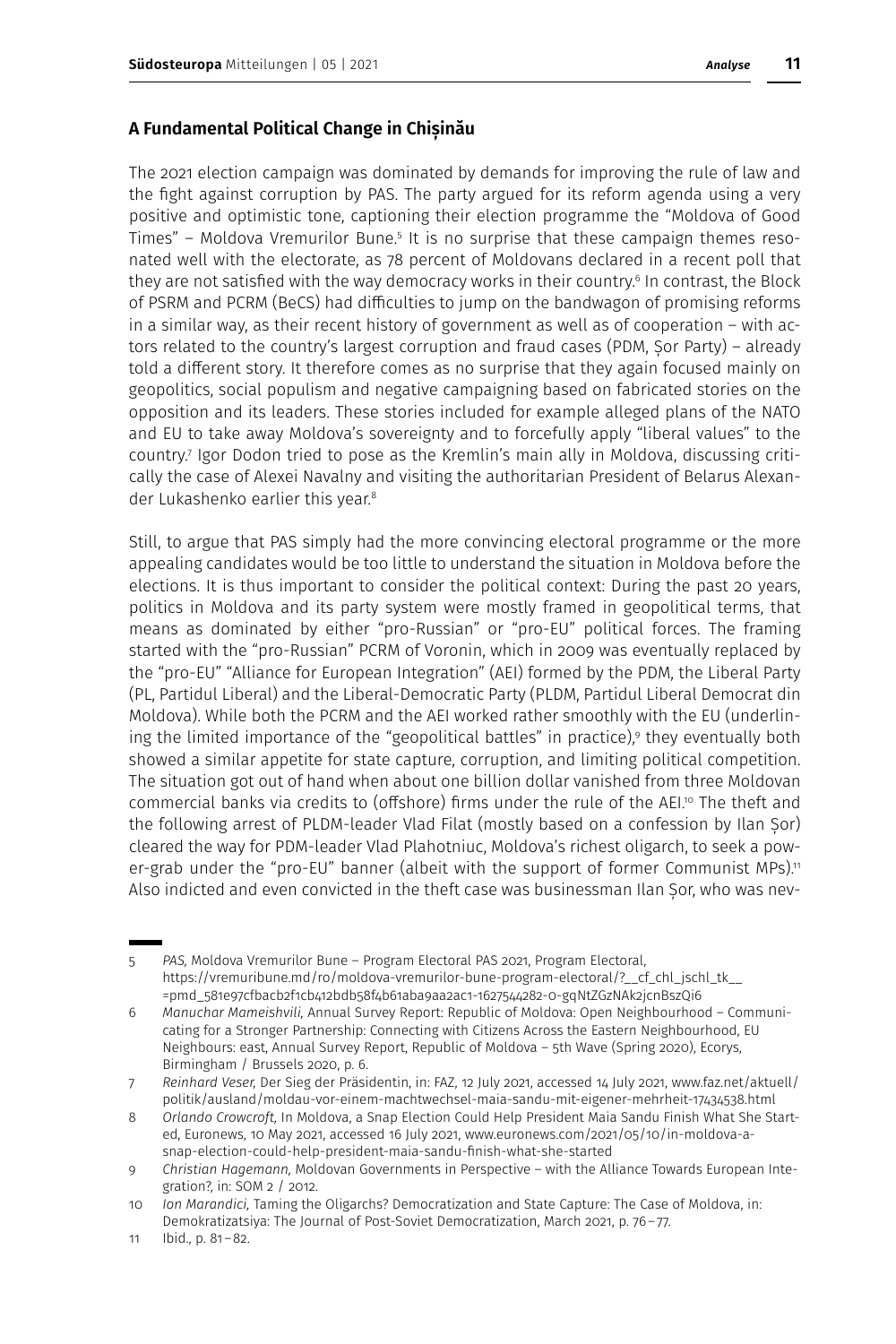ertheless later allowed to create his eponymously named Șor party and run for parliament, using mainly open vote-buying as a strategy to attract support.<sup>12</sup>

Missing reforms, but especially the "theft of the billion" in 2014 which sparked large civic protests eventually led to the formation of the PAS and the DA reform parties, the first of their kind in Moldova without oligarchic backing.13 Elections in 2019 resulted in a showdown among the political forces, leading first to the ousting of Plahotniuc's PDM from government together with his escape from the country.<sup>14</sup> However, the PSRM later teamed up with the remainders of the PDM to obstruct ACUM's reform agenda, leading to the fall of the Sandu government.<sup>15</sup> The election results of 2020 (presidential elections) and 2021 (parliamentary elections) must thus be seen as a fundamental decision of Moldovan voters against all formations associated with state capture and corruption and for those forces standing most convincingly for reforms.

The election of 2021 was thus a milestone in Moldova's most recent political history that turned the country's balance of power ultimately upside down: First, after Plahotniuc's escape abroad in 2019, the election result means the reduction of his (formal) influence to the Șor party with its meagre presence in parliament. Second, it underlines that Igor Dodon has failed in his attempts to become Moldova's dominant political figure. Despite of winning the presidency narrowly against Maia Sandu in 2016, his Socialist party never commanded an own majority or a stable coalition in parliament, and Dodon eventually lost the presidency in 2020 to Sandu. The 2021 parliamentary elections therefore put him back to square one in his battle for power, making his future in Moldova's politics look rather uncertain, as well as his backing from Moscow. Third, the reformist camp has now consolidated under one figurehead (Maia Sandu) and one political formation (PAS).

Despite of available alternatives (e.g., the DA or Renato Usatiis Party),<sup>6</sup> voters have given Maia Sandu and the PAS a clear mandate. The PAS is the first party in Moldova since Voronin's PCRM in 2001 to win an outright majority at the ballot box. It is thus also the first time since 2001 that one political formation controls the presidency, executive branch, and parliament. This could proof a distinct advantage in comparison to past endeavors to fight corruption and improve the rule of law. Finally, the results indicate an end of the "geopolitical battles" which have dominated Moldova's politics for the better part of the last 20 years and often served as a distraction from poor government performance and lack of reform credentials. For some time, geopolitics even served to convince the EU that it is better to have a non-reforming government in Chișinău than a "pro-Russian" one, with dire consequences for the state of democracy in the country.<sup>17</sup> Moldova has thus again over-

<sup>12</sup> *Denis Cenusa,* Moldova's Early Elections – Any Chance for a "Yellow Revolution"?, Op-Ed 12 (2021).

<sup>13</sup> *Martin Sieg,* Parlamentswahl in der Republik Moldau am 11. Juli: Ausgangslage und Tragweite, Länderbericht der Konrad-Adenauer-Stiftung, Länderbüro Republik Moldau 2021, www.kas.de/de/ laenderberichte/detail/-/content/parlamentswahl-in-der-republik-mol-dau-am-11-juli - p. 2.

<sup>14</sup> *Mike Eckel / Liliana Barbarosie,* Exclusive: Moldova's Most Notorious Oligarch Has Been in the U.S. Despite Sanctions, Officials Say, RadioFreeEurope / RadioLiberty, 4 March 2020, accessed 8 September 2021, www.rferl.org/a/moldova-most-notorious-oligarch-has-been-in-the-us-despite-sanctionsofficials-say/30468719.html

<sup>15</sup> *Matei Rosca,* Moldova's Coalition Government Falls, in: POLITICO, 12 November 2019, accessed 8 September 2021, www.politico.eu/article/coalition-government-fall-moldova/

<sup>16</sup> *Denis Cenusa,* Moldova's early elections: any chance for a "yellow revolution"?, see: Understanding the EU's Association Agreements and Deep and Comprehensive Free Trade Areas with Ukraine, Moldova and Georgia, https://3dcftas.eu/op-eds/moldova%E2%80%99s-early-elections-any-chance-for-a- %E2%80%9Cyellow-revolution%E2%80%9D

<sup>17</sup> *Martin Sieg,* Moldova in the EU's Eastern Partnership: Lessons of a Decade, *Deutsche Gesellschaft für Auswärtige Politik* (DGAP), Analysis 6, 2020, https://dgap.org/en/research/publications/ moldova-eus-eastern-partnership - p. 18.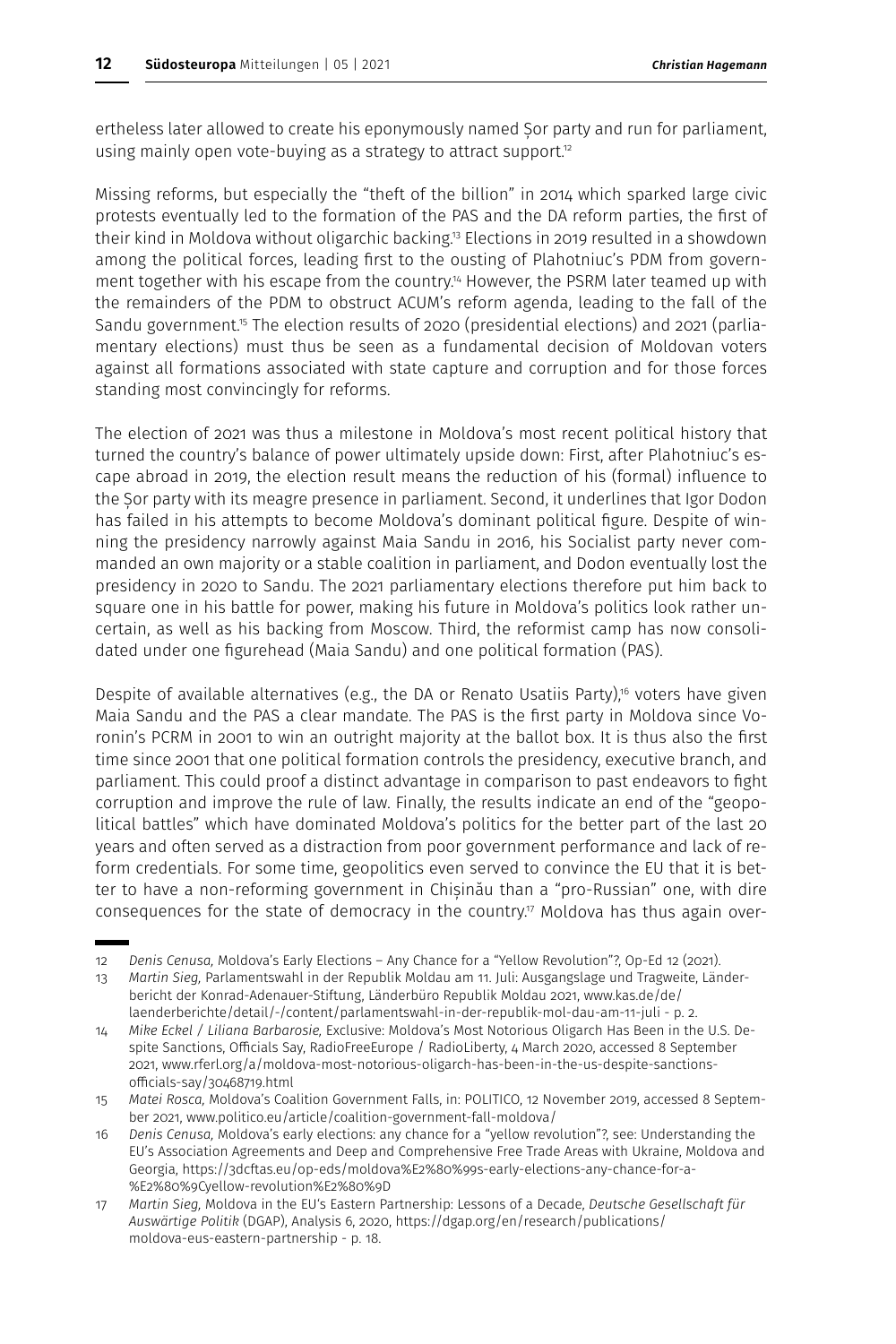turned its party system, from PCRM dominance to the different formations of the AEI, to the PAS now.

# **Are the New Rulers up to the Task of Reforming the Country?**

Winning this election shows that Maia Sandu and the PAS are excellent organizers who managed to achieve maximum results with limited resources and under conditions of unfair competition. Electoral victory was always uncertain, as running the 2020 and 2021 electoral campaigns always meant fighting an uphill battle against competitors with superior financial and power resources and willing to do anything to cling to power. Especially PS-RM's and PDM's control of the media sector made it difficult for PAS and other reform actors to get their message to the people.<sup>18</sup> Also, the dominance of Russian TV programmes and newspapers gave the Moscow-backed BeCS a distinct advantage over its competitors, as these simply have the highest outreach in the country, while competitors have a hard time reaching their constituencies and giving BeCS a de facto information monopoly in some areas.19 PAS thus had to go the extra mile of communicating directly with voters, also collecting most donations in comparison to other parties.20

Furthermore, the share Sandu (2020: 92.94%)<sup>21</sup> and the PAS (2021: 86.23%)<sup>22</sup> received in diaspora votes underlines that the desire for change among Moldovans abroad is huge. However, it also works as a reminder that the most important reform constituencies have often already left the country, leading to a lack of both votes and activists for reformist parties. To make it even more difficult, the PSRM government tried to exploit this situation by limiting the number of polling stations abroad, giving citizens abroad a hard time to cast their vote and thus depriving PAS from important sources of support.<sup>23</sup>

When it comes to policy debates, it is also crucial to note that the divisions in the party system offered some difficult aspects to overcome. While the "geopolitical battles" were mostly a means of polarization or distraction, they nevertheless worked to signal indirectly parties' position along an important cleavage in Moldovan politics: On the one hand, those parts of the electorate which are poor and therefore open to actors offering authoritarian social policies; on the other hand, those parts aiming to turn Moldova into a democratic, economically competitive country where they can seek their luck through merit.<sup>24</sup> The fact that many voters are rather interested in or simply depend on small gifts from authoritarian patrons and are therefore more difficult to convince with a rather abstract reform agenda means that winning such votes was especially difficult.

<sup>18</sup> Ibid, p. 19.

<sup>19</sup> *European External Action Service,* Moldova Parliament Elections – How Disinformation Did Not Work, EUvsDisinfo.eu. 15.07.2021, accessed 20 July 2021, https://euvsdisinfo.eu/moldova-parliamentelections-how-disinformation-did-not-work/?highlight=moldova sowie *Sieg,* Parlamentswahl in der Republik Moldau am 11. Juli, op. cit., p. 2.

<sup>20</sup> *Dionis Cenuşa,* Deepening Differentiation Within the Eastern Partnership and the Emergence of the Pan-European "Trio", IPN 2021, accessed 2 June 2021, www.ipn.md/en/deepening-of-differentiationwithin-the-eastern-partnership-and-the-emergence-7978\_1081998.html

<sup>21</sup> *ADEPT,* Votarea Peste Hotarele Republicii Moldova – Alegeri.Md, accessed 28 July 2021, http://alegeri.md/w/Votarea\_peste\_hotarele\_Republicii\_Moldova

<sup>22</sup> *Comisia Electorală Centrală a Republicii Moldova*, Rezultate Preliminare, 12.07.2021, accessed 28 July 2021, https://pv.cec.md/parlamentare2021-rezultate.html

<sup>23</sup> *Sieg,* Parlamentswahl in der Republik Moldau am 11. Juli, op. cit., p. 3.

<sup>24</sup> *Sieg,* Moldova in the EU's Eastern Partnership, op. cit., p. 10; *Dumitru Minzarari,* Moldovan Presidential Elections Driven by Insecurity Not Geopolitics – President-Elect Sandu May Have Found a Cure Against Populism, SWP Comment 59, Stiftung Wissenschaft und Politik, Berlin 2020, p. 3.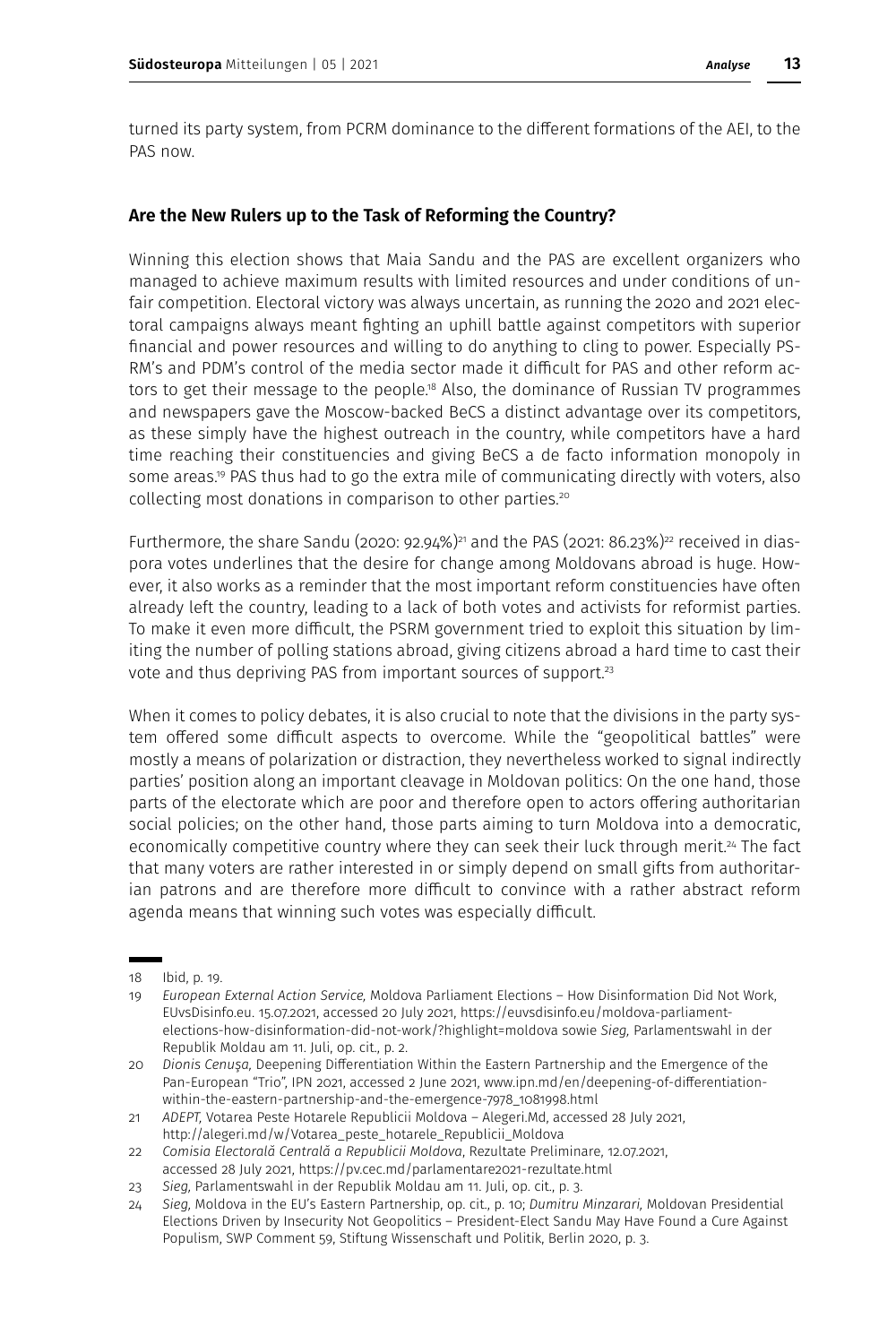Finally, even as the Moldovan parliament had a very low legitimacy after the 2019 elections, Dodon and Șor nevertheless tried to avoid snap elections by any means. They used their parliamentary majority not only to declare a state of emergency in the country on 31 March 2021 (that would no longer allow to dissolve parliament), but also to replace the leadership of the constitutional court to tip the balance in their favor.<sup>25</sup> This again underlines that Sandu's competitors were always ready to play hardball to stay in power, which makes the electoral victory of the reform forces look even more convincing and thus their organizational capability for running the country.

Beyond capabilities, there are good arguments to give both Maia Sandu's and PAS's integrity a leap of faith. Sandu is a former World Bank economist with a track-record of successful reforms during her brief stint as Minister of Education in the AEI government.<sup>26</sup> Also, in the past Sandu showed a very consistent line in situations where she had to decide between more power and sticking to the highest level of integrity. As a minister, she brought the Prime Minister of her own government down by questioning the authenticity of his educational degrees.<sup>27</sup> Being offered afterwards to become prime minister herself, she made acceptance contingent on the resignation of the Chief of Moldova's national bank and the state prosecutor, $28$  renouncing the offer when her demands were not met. $29$ 

Also in 2019, she pragmatically accepted cooperation with the PSRM to become prime minister and to end the rule of PDM and Vlad Plahotniuc's grip on the country's judiciary. When President Dodon later tried to again politicize the position of prosecutor general, she rather challenged him and took the risk of losing power (which she did) instead of seeking some way of accommodation with the PSRM that would have watered down reforms.<sup>30</sup> Finally, during the presidential race in 2020, Sandu avoided the trap of overpromising in her campaign: A detailed analysis of electoral programs finds that while Dodon proposed policies which were often not even in the competence of the President, let alone covered by the budget, Sandu's proposals were much more modest, at a cost of less than half of her competitor's list.31 With this approach, she was much more in line with the constitutional limits of the president's office, while Dodon sticked to the tradition of promising the classical post-Soviet model of a "paternalistic presidential state where absolutely all areas of development of the country depend on the President."32

When it comes to the PAS, the party is an entirely new formation founded by Maia Sandu, building initially mainly on her reputation of high integrity and track record as a reformer in education policy.33 First of all, activists in the party accepted potentially large personal disadvantages for engaging in the party before 2019, making their commitment to the party

29 *Sieg,* Moldova in the EU's Eastern Partnership, op. cit., p. 13.

<sup>25</sup> *Sieg,* Parlamentsauflösung in der Republik Moldau, op. cit., p. 3.

<sup>26</sup> DW, Ex-World Bank economist set to become prime minister in Moldova, 23.07.2015, accessed 29 July 2021, www.dw.com/en/ex-world-bank-economist-set-to-become-prime-minister-in-moldova/a-18604667

<sup>27</sup> Ibid.

<sup>28</sup> *Alexander Tanas,* Moldova PM Nominee Pushes Tough Demands for Taking Top Job, Reuters Media, 24 July 2015, accessed 21 July 2021, www.reuters.com/article/moldova-premieridUSL5N10437820150724

<sup>30</sup> Ibid., p. 14.

<sup>31</sup> *Adrian Lupușor / Stas Madan,* Electoral Promises Between Populism and Constitutional Compliance: Analysis of the Socio-Economic Components of the Candidates' Programmes in the 2020 Presidential Elections, Analysis Friedrich-Ebert-Stiftung 2020, p. 2.

<sup>32</sup> Ibid.

<sup>33</sup> *Leonid Litra,* Moldova: Nations in Transit 2016 Country Report, Nations in Transit 2016, Freedom House 2021, https://freedomhouse.org/country/moldova/nations-transit/2016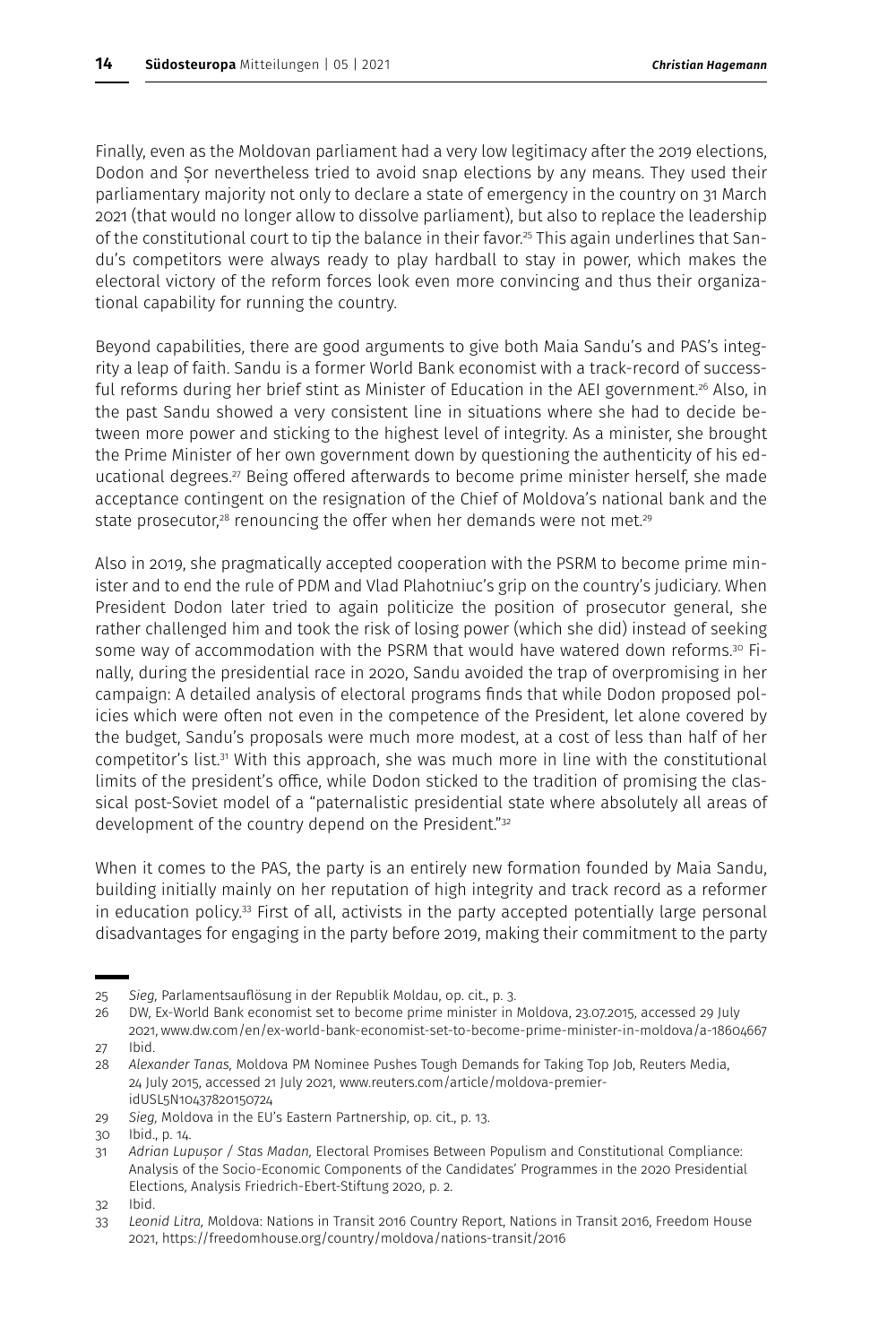credible; this is even more the case as they could not hope for any direct benefits stemming from an oligarch behind the party.34 This already rather high barrier for entering the party was complemented by a careful screening of future functionaries and members by central party office, for example allowing no people convicted for corruption to become party members.<sup>35</sup>

Furthermore, by comparing the composition of parliament for all legislatures since 2001, it is possible to determine whether PAS is dominated by older networks from already existing parties as it used to be in the past when party labels changed quickly. The findings are presented in *figure 2*: It shows that the large majority of PAS's 63 MPs are novices to parliament without any prior parliamentary experience. Only 13 people were MPs in the past, eleven of which for ACUM since 2019. Only one MP has a history in the Liberal Party, while another one is listed as having entered parliament in 2019 as an independent deputy. It is thus very clear that PAS is not an older party in disguise, but a genuinely new formation with little to no links to other parties.

Overall, there are good reasons to believe that Maia Sandu and PAS mainly thrive on their reform credentials and have not only a strong impetus to achieve better results than their predecessors, but also high incentives to deliver results in this regard to its electorate. In contrast to other former ruling parties, in the case of PAS party interests seem to be mostly in line with the reform programme instead of opposed to it.



Figure 2: **Experience of PAS Parliamentary Group Members' 2021**

*Source: Own compilation of data provided on the website of ADEPT (Asociaţia pentru Democraţie Participativă), http://www.e-democracy.md/elections/parliamentary/ 10 September 2021.* 

<sup>34</sup> *Sieg,* Parlamentswahl in der Republik Moldau am 11. Juli, op. cit., p. 2.

<sup>35</sup> *PAS*, Termeni Și Condiții – Partidul Acțiune Și Solidaritate, 08.09.2021, accessed 8 September 2021, https://unpaspentru.md/termeni-si-conditii/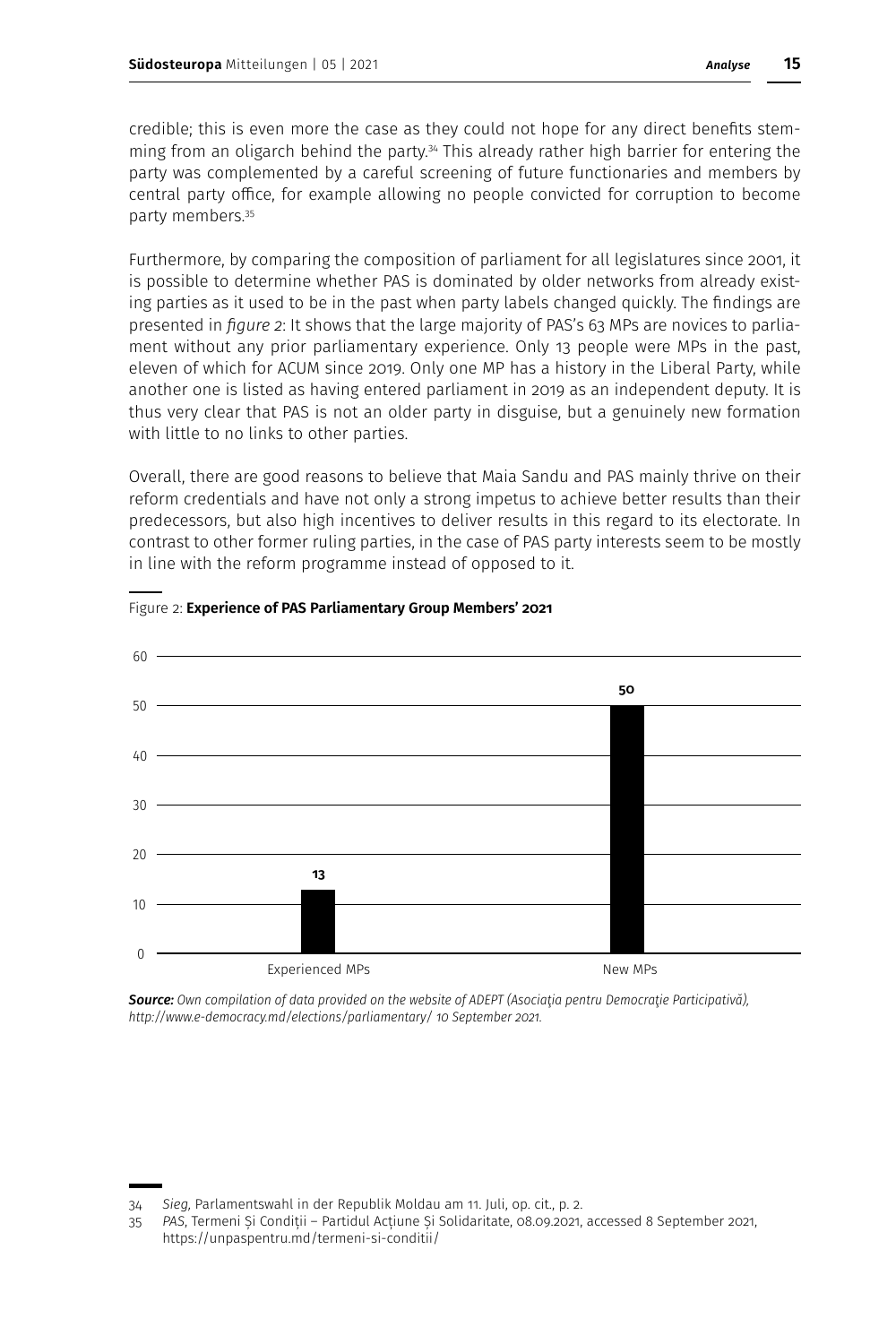# **"Back to the Future" with the PAS?**

While everything seems to look different in the summer of 2021 in Moldova, there are nevertheless things reminiscent of the past. PAS's focus on an EU reform agenda, making the country more democratic and ultimately leading it to an EU accession bid (as some of PAS' members suggest), brings to mind the summer of 2009 and the heydays of the "Alliance for European Integration" (AEI), which toppled the PCRM government in the so-called "Twitter revolution".36 However, the undertaking ended for some members in prison, for some in exile, and for Moldova in a situation of state capture that was eventually worse than the one seen under the Communists until 2009. Is the coming to power of PAS thus just another episode in Moldova's political playbook where reform vanguards eventually turn into villains? There are good reasons to believe that this time this does not have to be the case. There are several characteristics that make PAS distinct from AEI.

First, AEI was a coalition of three different parties, competing amongst each other with their party leaders all claiming high offices for themselves.<sup>37</sup> This office-seeking became a problem when AEI lacked the necessary parliamentary majority to make PDM leader Marian Lupu president, leading to a distracting focus on making this possible, including changing the constitutional way the president is elected.<sup>38</sup> This naturally lowered the coalition's focus on reforms and pointed out where its priorities were. In a similar vein, AEI leaders "carved up control over supposedly independent institutions"39 and threatened each other to team-up with the PCRM<sup>40</sup> to get an advantage in intra-coalition negotiations. In contrast, PAS never gambled for access to power in a similar way the AEI parties did, making its policy-seeking approach much more credible. It also does not have to deal with the pitfalls of coalitions as it emerged as the country's single pro-reform force. In several consecutive elections, it received an ever-growing support which gives Maia Sandu and the party leadership a high degree of legitimacy for their agenda. There are for now no contenders left to challenge this position within the reform camp. The only potential challenge would thus be splits within the party, which until now are not yet visible.

Second, the AEI was from the start dominated by actors with poor reform credentials. Its main figures were two oligarchs, Vlad Filat and Vlad Plahotniuc,<sup>41</sup> the latter of which had close ties to the earlier ruling Voronins.<sup>42</sup> At the same time, PDM party leader and AEI presidential candidate Marian Lupu used to be a Communist MP before joining the "reform" camp. These backgrounds make it more understandable how the focus of AEI leaders would be mostly on splitting up the spoils of the state amongst them, ultimately culminating in the "theft of the billion" and the state capture regime created under the PDM until 2019. Their party interests were despite of different claims not in line with the country's reform agenda, but rather in contradiction to it.<sup>43</sup> In contrast, there were (at least so far) no reports of any strong interest groups behind PAS.

38 *Hagemann,* Moldovan Governments in Perspective, op. cit., p. 67.

40 Ibid.

43 Ibid., p. 17.

<sup>36</sup> It was the period of colored revolutions in Eastern Europe; actually, Voronin's rule ended because of him lacking a coalition partner after elections (*Hagemann,* Moldovan Governments in Perspective, op. cit.).

<sup>37</sup> *Sieg,* Moldova in the EU's Eastern Partnership, op. cit., p. 6.

<sup>39</sup> See footnote 37.

<sup>41</sup> *Litra,* op. cit.

<sup>42</sup> *Sieg,* Moldova in the EU's Eastern Partnership, op. cit., p. 5.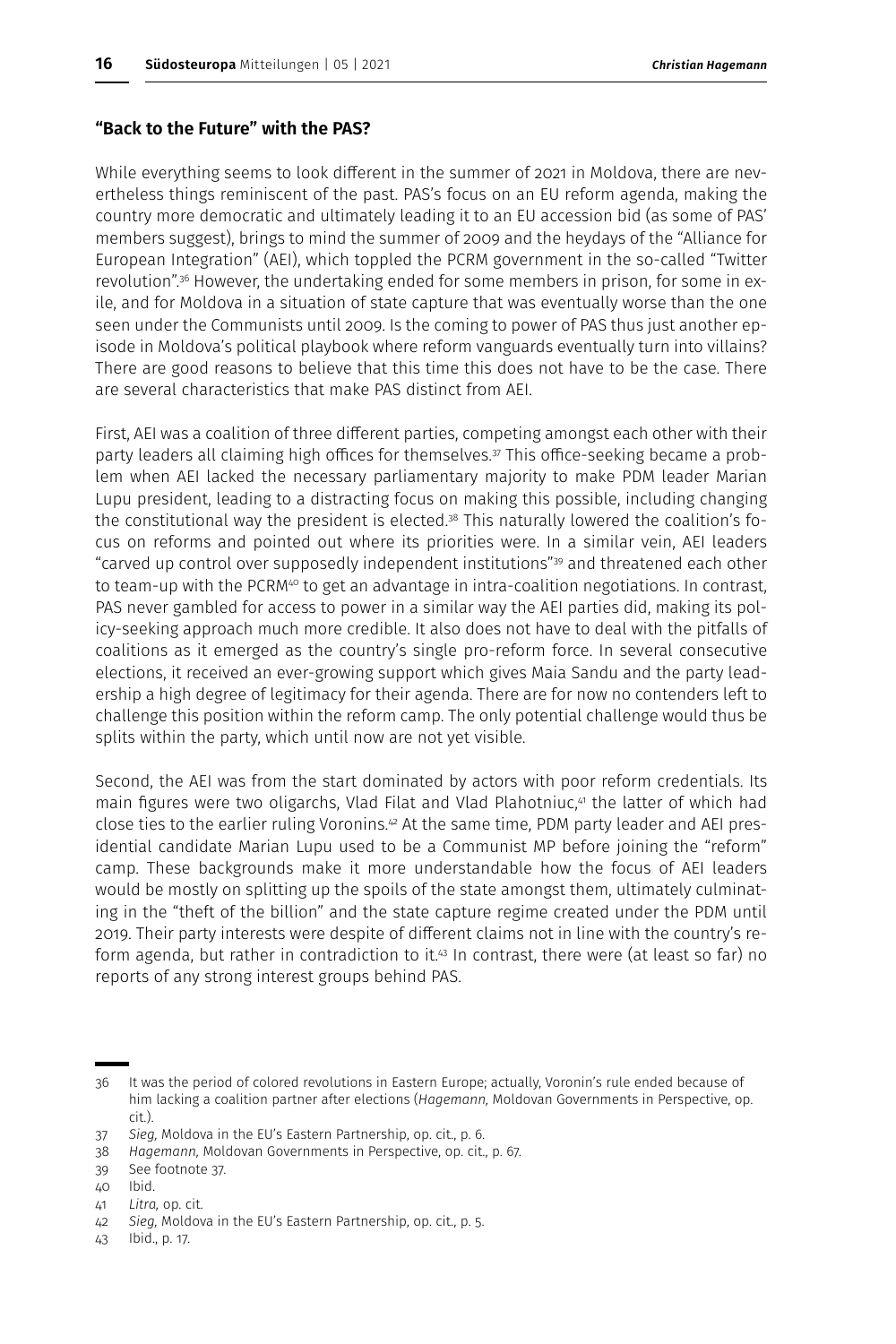Third, institutional infighting between the President and the government was a typical problem of Moldova's politics in the past. While President Lucinschi lost the battle against parliament which subsequently scrapped direct elections to the office, the following President Voronin only managed through his powers as party leader to install a de facto presidential government.<sup>44</sup> The AEI long lacked the necessary votes in parliament to elect a president, leading even to a (failed) referendum to re-introduce presidential elections.45 In recent years, also the situation between President Dodon and Prime Minister Maia Sandu, as well as President Maia Sandu and the PSRM-led governments was often strained. In contrast, PAS will not have to fight these battles in the coming years as presidency, executive branch and parliament are controlled by the same political formation. This lack of (formal) veto powers blocking reforms gives PAS an unprecedented opportunity to introduce its reform agenda, as well as less excuses for failing to do so.

Fourth, both PCRM and AEI were settled firmly in the framing of geopolitics as the essence of Moldova's political competition. This framing did not only form the basis for Voronin's politics of moving back and forth between the EU and Russia, seeking benefits from both,<sup>46</sup> but also to the AEI's drive to focus mostly on EU incentives and their granting instead of reforms.47 In contrast, Maia Sandu seems so far firmly set to limit the relevance of geopolitics in her agenda, underlining regularly that it is just one topic among many and that other issues are more relevant for the people in the country.<sup>48</sup> What helps in this regard is also that trade has recently shifted mostly to the EU, reducing Russia to a much smaller partner: While in 2020 66 percent of exports and 46 percent of imports went to and came from the EU, the numbers are only nine percent of exports and 11 percent of imports for Russia.<sup>49</sup> This makes it harder for the latter to use trade as a weapon of coercion against the government in Chisinău as it was often the case in the past.<sup>50</sup>

# **Potential Obstacles to the Reform Agenda**

The points outlined above underline that the new rulers in Chișinău have created higher expectations for enacting reforms than probably any other government in the past, as they uniquely combine personal credibility with an unprecedented amount of power. Nevertheless, there are other obstacles that might prevent the new government to become a success.

The politics of distraction is far from over, even after the "geopolitical card" was not suc**cessful in this election.** BeCS still has an interest in fueling this rivalry as it is used to play this tune to its voters successfully for a very long time. By linking it to the issues of NATO-membership (very unpopular in Moldova) and "Unionism" (that is unification with Romania, a scarecrow for the Russophones), the camp could try to discredit the govern-

<sup>44</sup> *Lucan Ahmad Way,* Pluralism by Default in Moldova, Journal of Democracy 13, no. 4 / 2002.

<sup>45</sup> *Hagemann,* Moldovan Governments in Perspective, op. cit., p. 65.

<sup>46</sup> *Same*, External Governance on the Terms of the Partner? The EU, Russia and the Republic of Moldova in the European Neighbourhood Policy, in: Journal of European Integration 35, no. 7 / 2013.

<sup>47</sup> *Sieg,* Moldova in the EU's Eastern Partnership, op. cit., p. 16.

<sup>48</sup> *Keno Verseck,* Moldaus Staatspräsidentin Sandu: "Die Menschen hier wurden so oft belogen und enttäuscht", in: DER SPIEGEL, 15 July 2021, accessed 20 July 2021, www.spiegel.de/ausland/moldaus-staatspraesidentin-sandu-die-menschen-hier-wurden-so-oft-belogen-und-enttaeuscht-a-09c85da0-74de-43ac-9a46-b89e2dfe9aaa

<sup>49</sup> *Jörg Radeke / Nikolas Schmidt /Sebastian Staske,* Economic Monitor Moldova, in: Berlin Economics,  $2021$ 

<sup>50</sup> *Hagemann,* External Governance on the Terms of the Partner?, op. cit., p. 774.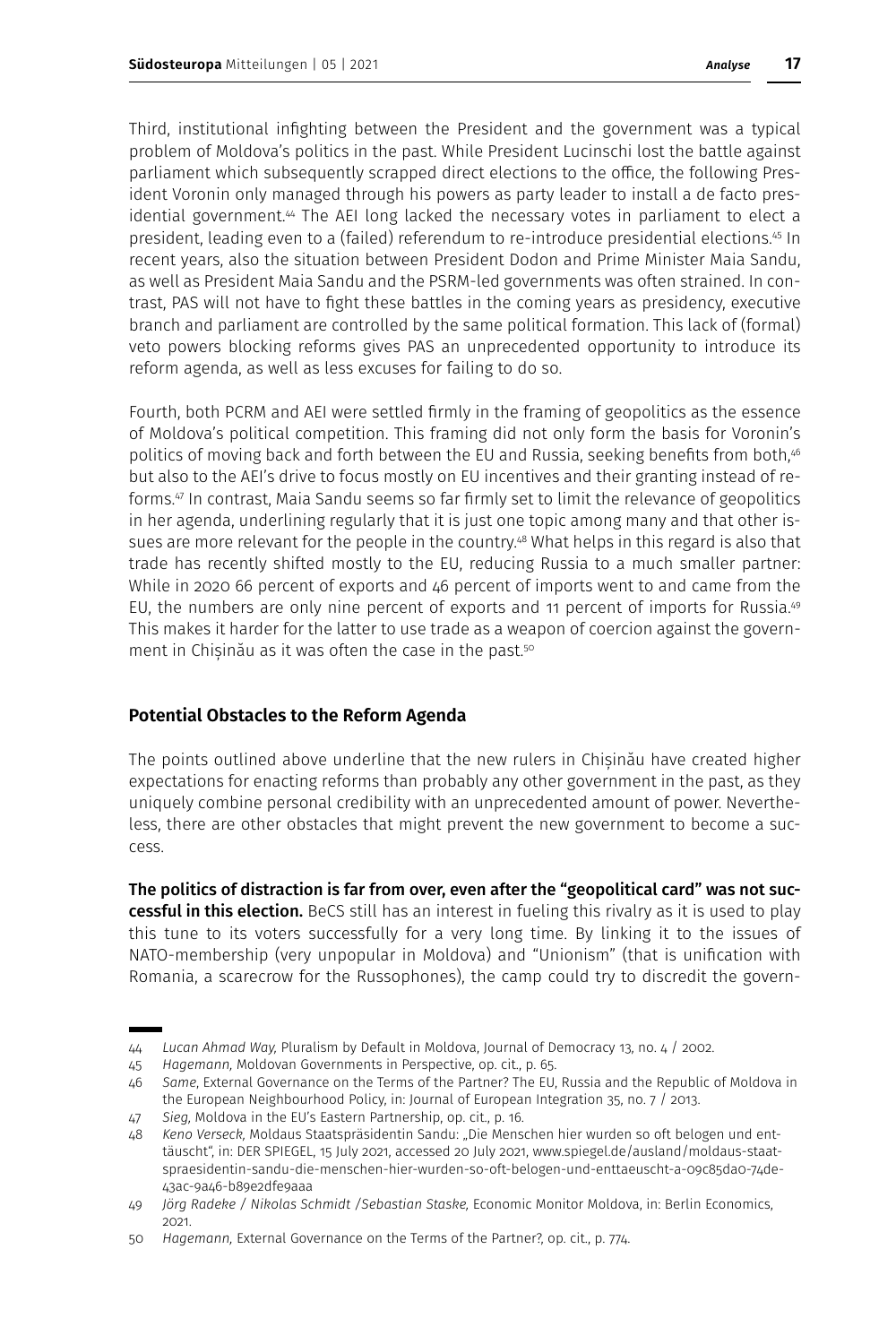ment in front of the many centrist voters which have supported it in this election.<sup>51</sup> These voters (a recent survey estimates their size at 29% of the population) are also rather neutral towards the EU.<sup>52</sup> Beyond geopolitics, there are other topics which were already used and could be exploited to draw attention away from the reform agenda and corruption. One of these is the alleged contradiction between conservative family values and human rights for LGBT people which was brought up several times by Dodon in the election campaign.53 This issue would be especially difficult to handle for the government as BeCS has here the backing of the Moldovan Church, which is still the most trusted institution in the country.54 The times of distracting political battles are thus far from over, and the new rulers must be careful to avoid the traps the opposition will prepare for them. The politics of distraction could become a basis for disguising opposition to reforms that will cause headaches to those (informal or invisible veto players) who used to profit from state capture and kickbacks.

Speaking of EU membership might do more harm than good to the government. Another trap is the promise of potential EU membership. A prominent PAS member hinted shortly after the election that the government might be able to start an EU accession process during this term in government.55 Making these kinds of unfulfillable promises is not only setting the bar unreasonably high for the new government, but it also means focusing on incentives granted from the EU instead of achieving reforms. The candidate countries from the Western Balkans have already made the experience that the EU will eventually not deliver its promises on time to use them to win elections. Moldova was never promised to become a member of the EU, and it is under the current circumstances of intra-EU discussions on "widening before deepening" less likely than ever that the status of "neighbour with benefits" will be upgraded any time soon. The government should thus rather stick to its strategy to sell its agenda primarily as a Moldovan national endeavor with the goal to benefit the country and its people instead of making it a case of successful external EU governance.

#### Catering to the interests of poor voters might be as important as successful rule of law re-

forms. Focusing only on democracy and the rule of law will not necessarily deliver electoral victory in four years, even if most of the reforms turn out to be successful. Against the backdrop of its status as Europe's poorest country, the government must also work towards economic growth and address both the interests of highly qualified expats who would like to return to their country if decent living conditions were available, as well as to the poor voters who struggle to make a living and were thus far clients of the PCRM and PSRM. Maia Sandu and the PAS seem to be aware of this fact, as the majority of objectives in the presidential programme was dedicated to social and economic policies.<sup>56</sup> A very good move in this direction was the recent announcement of Prime Minister Gavrilița that the minimum

<sup>51</sup> Financial Times, Pro-EU Party Wins Landslide Moldova Election, 12 July 2021, accessed 14 July 2021, www.ft.com/content/42a5f5a3-9492-456c-82f3-5d261730beff

<sup>52</sup> *Mameishvili,* Annual Survey Report: Republic of Moldova, op. cit., p. 6.

<sup>53</sup> *Madalin Necsutu,* Moldovan Ex-President Praises Hungary's Anti-LGBTQ Law, *BIRN*, 8 July 2021, accessed 14 July 2021, https://balkaninsight.com/2021/07/08/moldovan-ex-president-praises-hungarys-antilgbtq-law/

<sup>54</sup> *Same,* In Fight for Votes, Moldovan Parties Fail Marginalised Groups, *BIRN*, 7 July 2021, accessed 8 July 2021, https://balkaninsight.com/2021/07/07/in-fight-for-votes-moldovan-parties-fail-marginalisedgroups/

<sup>55</sup> *Matei Rosca,* Moldova on Pro-EU Course After Elections, in: POLITICO, 12 July 2021, accessed 14 July 2021, www.politico.eu/article/moldova-pro-eu-election-center-right-pas-parliament/

<sup>56</sup> *Lupușor / Madan,* op. cit., p. 9.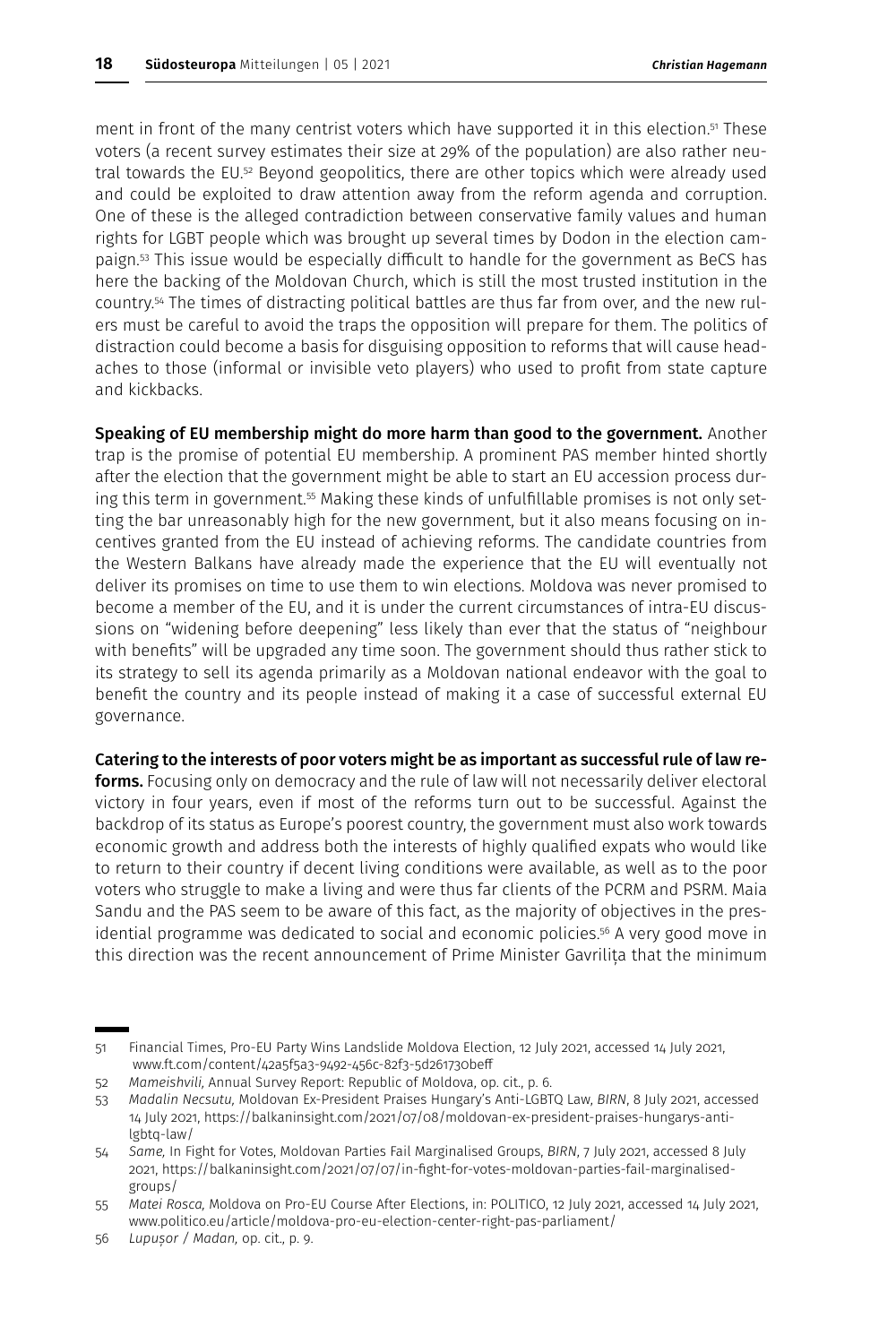pension will be raised to 2000 Lei, starting already in October 2021.57 Furthermore, the government's programme includes many aspects to improve social policies, like increasing tax benefits for families, or creating a "Silver Fund" with direct support for the elderly (home care, hot lunches) that will work in this direction if implemented.58 Following this path is important to stabilize government support from poor constituencies, and thus vital for the entire reform agenda.

Low state capacities might prove an impediment to implementing reforms. It is not only Moldova's democratic "software" that needs to be rebooted, but also its "hardware" in the form of administrative capacities and talented people in the public sector. Since its independence, the country has suffered from very low administrative and state capacities. Many talented people have left Moldova for good, and it will be difficult to attract them back considering low salaries in the public sector.<sup>59</sup> Connected to this is the limited experience of the PAS faction in government, the other side of the coin of having no problematic past. Also the PCRM made this experience when their lack of professionals among its ranks proved a distinct disadvantage for governing the country.<sup>60</sup> The PAS faction will need a steep learning curve to get reforms going. Also, an effective governance mechanism will have to be created among government, presidency, and parliament. Furthermore, President Sandu has already announced a "cleaning" of the prosecutor's office.<sup>61</sup> While this might be necessary also in other institutions, massive layoffs will not only face potential criticism on the separation of powers but might also lead to problems when it comes to replacing dismissed staff.

Finally, Russia remains present as a potential spoiler. While its trade lever has weakened over the past years and some even argue that Russia appreciates the EU keeping Moldova "financially and economically afloat", $62$  it still controls Moldova's access to energy as the new pipeline from Romania is still not in use (as of September 2021, planned start is October 2021).<sup>63</sup> In addition, Russia still holds with its support for the regime in Tiraspol an important card to play when it comes to the country's future. President Sandu has underlined that Chisinău seeks predictable and constructive relations with Moscow.<sup>64</sup> The first visit of Moldova-veteran Dimitry Kozak, Deputy head of the Russian Presidential Administration,

<sup>57</sup> *Madalin Necsutu,* Moldovan Government to Raise Pensions and Welfare Benefits, *BIRN*, 7 September 2021, accessed 8 September 2021, https://balkaninsight.com/2021/09/07/moldovan-government-toraise-pensions-and-welfare-benefits/

<sup>58</sup> *PAS*, Program de activitate al guvernului "Moldova vremurilor bune" – Partidul Acțiune Și Solidaritate, 2021, accessed 17 August 2021, https://unpaspentru.md/2021/08/03/program-de-activitate-alguvernului-moldova-vremurilor-bune/?\_\_cf\_chl\_jschl\_tk\_\_=pmd\_6fc1f74057af97610b4ed2b4b05b-6793f24ef77b-1628001975-0-gqNtZGzNAmKjcnBszQbi

<sup>59</sup> *Anna Zygierewicz / Kamil Całus,* Association Agreement Between the EU and the Republic of Moldova: European Implementation Assessment (Update) Study, *European Parliamentary Research Service*, Brussels, p. 76.

<sup>60</sup> *Madalin Necsutu,* How Russia Lost the Parliamentary Election in the Republic of Moldova and the Pro-Europeans' Tribulations of Success, Veridica, 16 July 2021, accessed 16 July 2021, www.veridica.ro/en/elections/demagog-chisinau-report-2021/how-russia-lost-the-parliamentaryelection-in-the-republic-of-moldova-and-the-pro-europeans-tribulations-of-success

<sup>61</sup> *Verseck,* op. cit.

<sup>62</sup> *Sieg,* Moldova in the EU's Eastern Partnership, op. cit., p. 20.

<sup>63</sup> *Madalin Necsutu,* Moldova Eyes Energy Independence from Russia, *BIRN*, 20 July 2021, accessed 17 August 2021, https://balkaninsight.com/2021/07/20/moldova-eyes-energy-independence-from-russia/

<sup>64</sup> *Verseck,* op. cit.